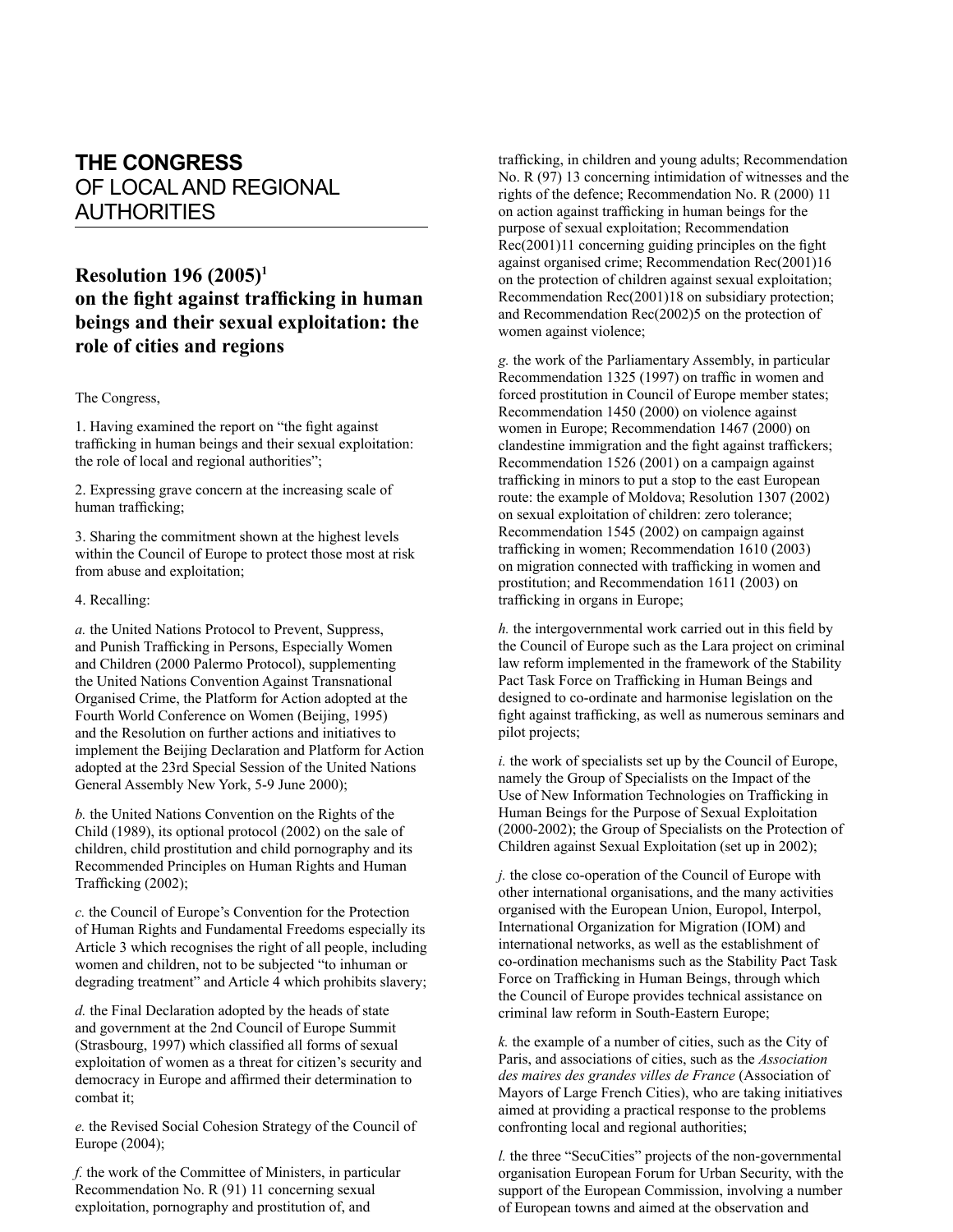#### *Resolution 196*

collection of data, the drawing-up of recommendations and the establishing of contacts between "destination" cities and "departure" cities;

5. Welcoming the Council of Europe Convention on Action against Trafficking in Human Beings which was presented at the 3rd Summit of Heads of State and Government of the Council of Europe in Warsaw on 16 May 2005;

6. Convinced that the convention will go a long way towards providing effective protection of victims of trafficking;

7. Disappointed that only fourteen member states signed the convention on the occasion of its opening for signature and supporting wholeheartedly, therefore, the call made in the Action Plan, adopted by heads of state and government at the summit, for the convention's widest possible ratification and swift entry into force;

#### 8. Considering that:

*a*. it is imperative to recognise trafficking as a violation of human rights;

*b*. while trafficking in human beings is not limited to women and children, nor to the sex industry – since there are many indications of forced labour in the construction industry, horticulture, agriculture, "sweatshops", and human trafficking is also related to organ trafficking – the priority area of action at local and regional level at present, is trafficking in human beings, particularly women and children, for the purposes of sexual exploitation;

*c.* trafficking in human beings is a gross and terrible violation of human rights, constituting a modern form of slavery and undermining the fundamental principles of democracy and the rule of law;

*d.* the unprecedented increase in this form of criminal activity over the last few years requires not only immediate action on the part of all countries, but also, in view of the magnitude of this threat, a concerted, collective local and regional approach, complementary to international texts and national policy measures, aimed at pan-European and global action;

*e.* trafficking is a "transversal" criminal activity that touches upon a number of issues, namely gender equality, organised crime, money laundering and migration, and as such requires a variety of different initiatives, ranging from the elaboration of legal standards; research into the causes and mechanisms of trafficking; legal and technical co-operation; monitoring; protection of victims; and awareness-raising and information campaigns;

*f.* discrimination on the grounds of sex, the unequal balance of power between the sexes, and violence, together with poverty and lack of education and professional opportunities, are some of the reasons why women and children fall into the trap of trafficking for sexual exploitation;

#### 9. Noting that:

*a*. the networks used for the trafficking of human beings are often the same as those for drugs or arms trafficking: the same criminal networks are involved, using the same routes and the same sources of funding;

*b*. trafficking must be combated through a comprehensive approach addressing supply and demand and taking into consideration the shortcomings in countries of destination as much as those of the countries of origin;

10. Believing that:

*a.* since much action of a legal or administrative nature cannot always be taken at the local or regional level, the field of action for local and regional authorities in the fight against trafficking lies largely in the social domain;

*b*. while having limited powers in this field, local and regional authorities do have means of taking action and mobilising people, for example through public information and awareness-raising campaigns;

*c.* local and regional authorities are best placed to react to their citizens' concerns and to tailor-make policies to their specific needs and problems;

*d*. towns and regions are where the final stage of human trafficking is played out and it is therefore at regional, and especially at local, level that victims of trafficking can more easily be identified and helped;

*e.* local and regional authorities should therefore be closely involved in all aspects of the fight against trafficking;

*f.* towns and cities, through networking, town-twinning and other well-established partnerships can draw on practices already implemented in other local authorities, thus representing a considerable saving in time and energy and avoiding action which could ultimately prove to be ineffective,

11. Considers, on the basis of the above reasoning and the possibilities afforded by the convention, that the following specific objectives should be pursued to fight against trafficking for the purposes of sexual exploitation at local and regional level:

*a.* awareness-raising: awareness-raising is imperative in countries of origin, transit and destination. It should be aimed at potential victims, professionals and ordinary citizens (who might come into contact with trafficked persons and be able to identify them as such), the media – whose role is fundamental in changing attitudes and in promoting understanding of this scourge – and the potential or actual user of the services of a victim of sexual exploitation. Awareness-raising should highlight all the moral, human-rights, criminal, gender-based, racism and health-related issues at stake;

*b.* education and specialised training: the Congress considers that a lack of education and professional opportunities for women are among the many factors rendering them vulnerable to trafficking and therefore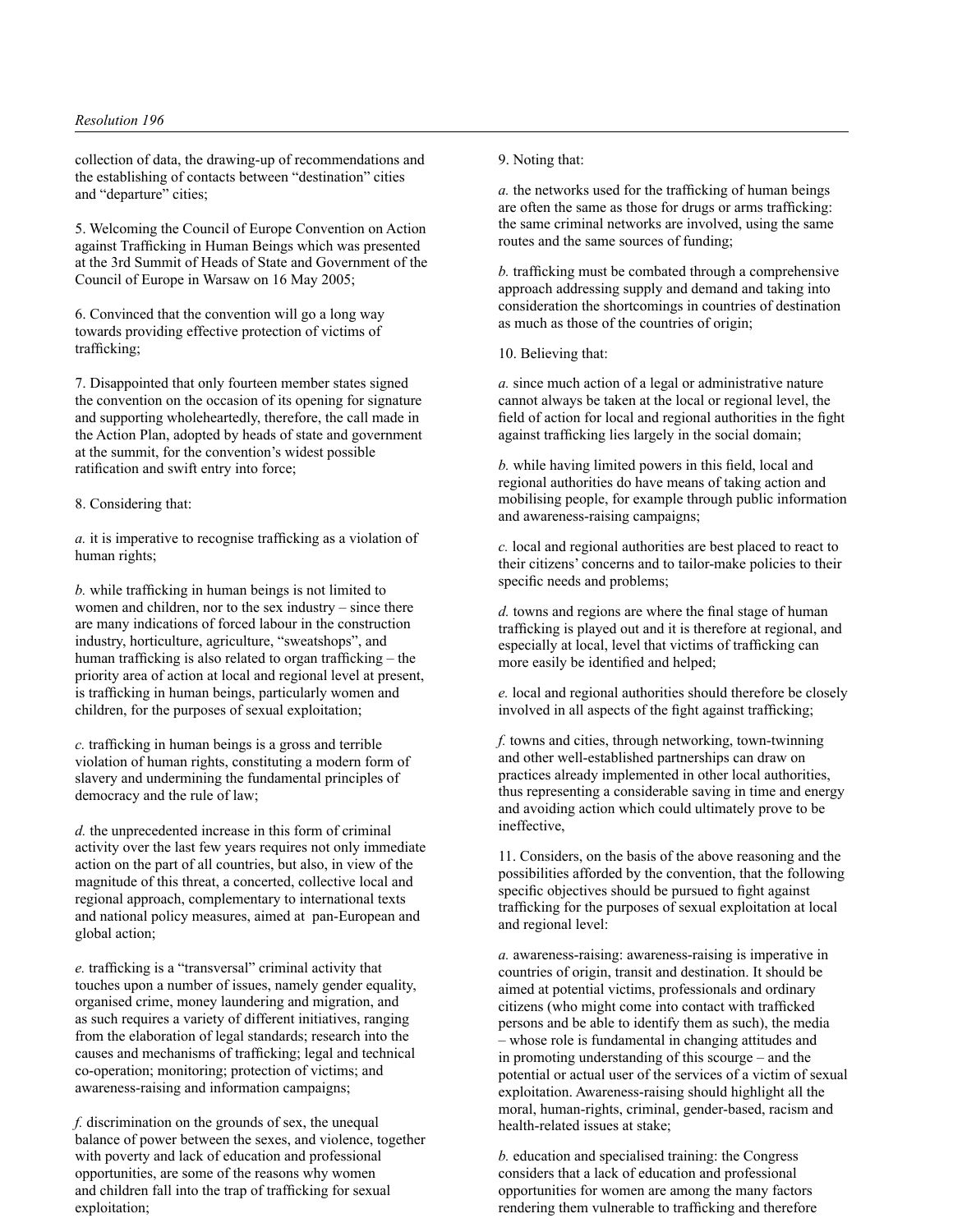welcomes the gender-based perspective of the Council's convention, and the following points:

i. education should be available to both sexes equally, and school curricula should include human-rights education programmes with particular emphasis on equality between the sexes and avoidance of gender stereotyping. Women should have access to further work-related training to help them become more financially stable;

ii. special training should be given to social workers, and to medical and teaching staff, and diplomatic, consular, judicial, customs and police personnel with regard not only to identification and prevention of trafficking but also victim care;

iii. the impact of the new information technologies should be recognised and addressed by ensuring special training in this field for all those involved in the fight against human trafficking, in particular specialised police units;

*c.* protection of victims and their rehabilitation and reintegration: the creation of resource centres, support units, or departments at local and regional level specialising in assistance to trafficked human beings should be a priority. These centres, in close co-operation with the relevant non-governmental associations, would assist victims through the provision of secure accommodation (walk-in shelters and longer-term refuges), medical and psychological assistance, information (via, *inter alia*, a dedicated web-site and a free, 24-hour emergency telephone hotline), education, especially language-training, free legal representation and translation/interpretation services,

12. Calls on local and regional authorities to:

*a.* implement the objectives set out above;

*b.* draw up and implement co-ordinated local and regional anti-trafficking programmes and strategies in close cooperation with local and regional authorities to prevent trafficking and protect victims, comprising numerous measures (including setting up specialised departments, resource centres or support units at regional and local level dedicated to action against human trafficking; awarenessraising campaigns; specialised training for police and professionals coming into contact with trafficked persons; greater educational opportunities for women and children; and improved economic possibilities for disadvantaged populations, etc.);

*c.* in the spirit of the European Charter of Local Self-Government (1985), lobby central government so that they allocate the competencies and financial resources necessary for the implementation at local and regional level of action and programmes to combat trafficking and to provide social assistance to its victims and help with their reintegration;

*d.* pursue cross-border co-operation and set up regional co-operation bodies in order to exchange information as effectively and rapidly as possible;

*e.* actively seek partnerships with local and regional authorities in other Council of Europe member states in countries of origin, transit or destination;

*f.* develop decentralised co-operation projects with cities and regions in areas affected by this problem;

*g.* increase the level of exchanges of experience with other local and regional authorities at national and European level so as to help disseminate best practice in this area and support initiatives such as city networking (Eurocities, SecuCities) to exchange best practices;

*h.* support local or regional initiatives launched by various civil-society groups;

*i.* intensify their co-operation with local and national police forces and with Interpol and Europol;

*j.* encourage co-operation and interaction between nongovernmental organisations and the police services responsible for the fight against trafficking;

*k.* ensure a higher representation of women in their police forces;

*l.* provide aid, in particular financial aid, through, for example the Council of Europe Development Bank for the education, training and employment of young people, especially women;

*m.* develop small loan schemes to help women become more independent and less vulnerable to trafficking networks;

*n.* recognise and support the central role played by nongovernmental organisations (NGOs) in this field and mandate them to undertake activities to combat trafficking;

*o*. give financial and other support to NGOs in their awareness-raising efforts and victim-protection programmes, notably through the supervision and provision of funding for the running of longer-term "safe houses" for victims by specialised NGOs. Buildings could be identified and earmarked by authorities specifically provided rent-free for this use;

*p.* increase efforts to combat discrimination, xenophobia and intolerance through constant public-information and awareness-raising campaigns;

*q*. take steps to track down advertising (through newspapers and agencies, for example) that is a cover for trafficking activities;

*r.* implement effectively all the relevant current international and national legislative and statutory provisions to facilitate the voluntary return of victims of human trafficking;

*s.* consider introducing measures making provision for the temporary or permanent closure of, or withdrawal of licence from, those establishments and businesses which have been found to be involved in sexual exploitation;

*t.* devise procedures to periodically review and assess the measures taken, in order to improve on them or replace